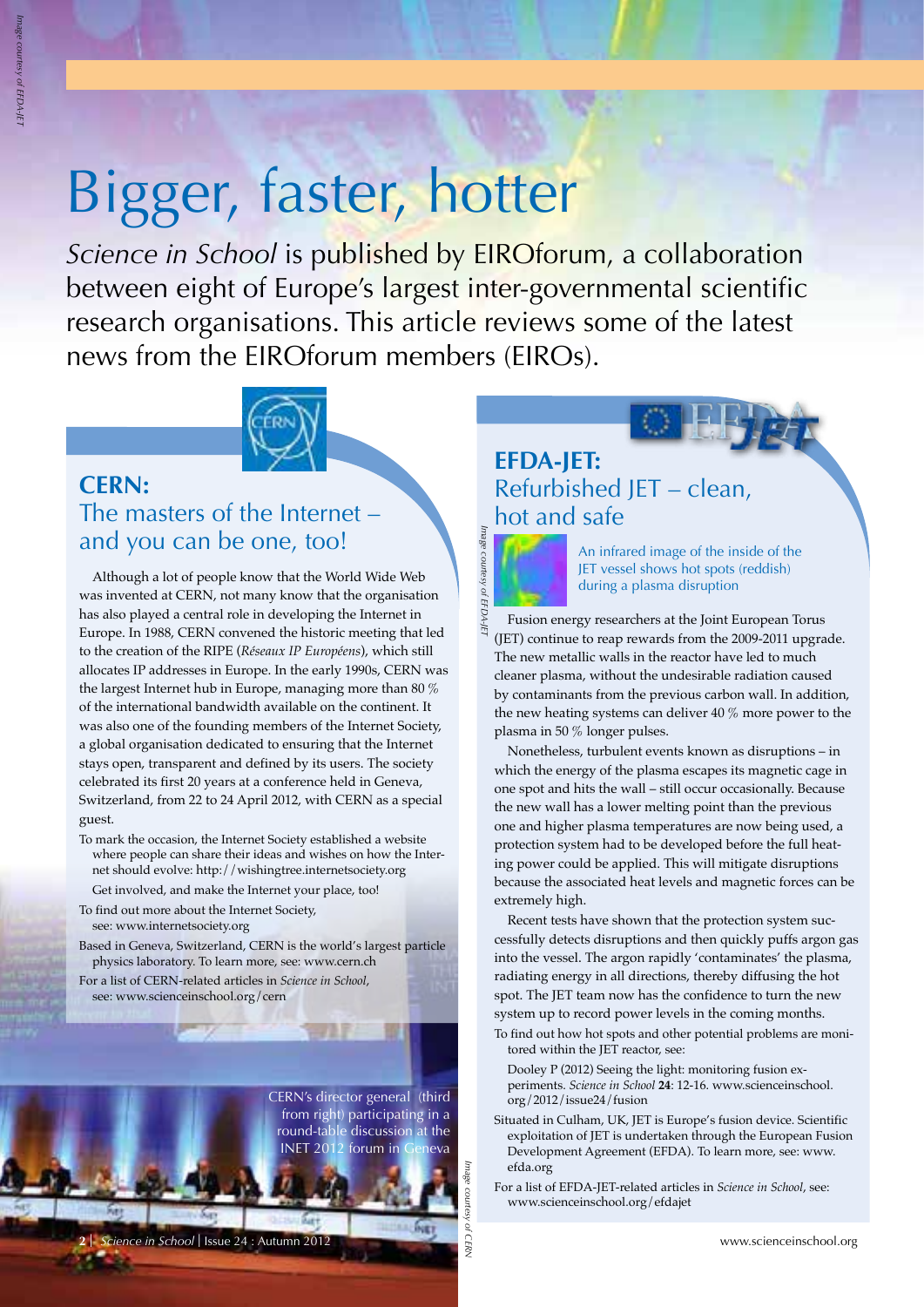#### News from the EIROs

Composite image of Faulkes Telescope North and the Milky Way

#### **EMBL EMBL:** Filming life in the fast lane

Scientists at the European Molecular Biology Laboratory (EMBL) have filmed the development of a fruit fly embryo from when it is about 2.5 hours old until it crawls away from the microscope as a larva, 20 hours later. In the video, you can watch as cells on the embryo's belly dive in to form what's known as the ventral furrow. Other cells can then be seen moving around the embryo's rear end to its back, in a process called convergent extension. Later, when an opening appears in the embryo's back, you can see the surrounding cells close the gap in a process known as dorsal closure.

To obtain the video, the scientists developed a new microscope called multi-view SPIM, which enables them to image rapid biological processes in thick samples in unprecedented detail. They can obtain a high-quality 3D image of a fruit fly embryo in just a few seconds. Using such fast imaging, the movements of every nucleus in the early embryo can be recorded.

In the future, the scientists would like to use their new microscope to investigate how organs and tissues form, not only in the fruit fly but also in other organisms.

- To watch the video and for more information about the microscope, see the press release on the EMBL website (www.embl. org) or use the direct link: http://tinyurl.com/muvispim
- To watch other EMBL videos, see the EMBL Youtube channel: www.youtube.com/user/emblmedia
- The original publication is:

Krzic U et al. (2012) Multi-view selective-plane illumination microscope for rapid 3D imaging of developmental processes with sub-cellular resolution. *Nature Methods* **9**: 730-733. doi: 10.1038/ NMETH.2064

For an earlier *Science in School* article about how embryo development is observed at EMBL, see:

Furtado S (2010) Watching it grow: developing a digital embryo. *Science in School* **15**: 18-22. www.scienceinschool.org/2010/ issue15/zebrafish

For a list of EMBL-related articles in *Science in School*, see: www.scienceinschool.org/embl

Foreground: early *Drosophila* embryo with the cell nuclei marked. Background: an unrolled image of a *Drosophila* embryo with the cell membranes marked (the alternating green / magenta colour represents different views from the microscope)





# **ESA:**  Join the asteroid hunt

The European Space Agency (ESA) has recently joined forces with the UK's Faulkes Telescope Project to allow students to support the Agency's Space Situational Awareness (SSA) programme. This programme keeps watch over space hazards, including disruptive space weather, debris objects in Earth orbit and asteroids that pass close enough to Earth to cause concern.

Any attempt to survey and catalogue hazardous asteroids faces a number of difficulties. They are often jet black or at least very dark, can approach rather too close before anyone sees them, and are often spotted only once and then disappear before the discovery can be confirmed.

So ESA is turning to amateur astronomers to 'crowdsource' observations as part of Europe's contribution to the global asteroid hunt. These efforts will greatly enhance asteroid-spotting for the SSA programme, enabling detection of fainter objects and tracking from a global telescope network.

The Faulkes Telescope Project offers free access to robotic telescopes and a fully supported education programme to encourage teachers and students to engage in research-based science education. Supporting ESA's SSA programme is just one of the many possible astronomy projects that schools can engage in.

- Go to the Faulkes Telescopes website to join the hunt: www.faulkes-telescope.com
- To learn more about using the Faulkes Telescopes at school, see:
	- Dodds R (2007) The Faulkes Telescopes: real-time, remotecontrol astronomy for schools. *Science in School* **4**: 42-45. www.scienceinschool.org/2007/issue4/faulkestelescope
- For another asteroid-hunt teaching activity, see:

Newsam A, Leigh C (2011) Hunting for asteroids. *Science in School* **20**: 30-35. www.scienceinschool.org/2011/issue20/ asteroids

ESA is Europe's gateway to space, with its headquarters in Paris, France. For more information, see: www.esa.int

For a list of ESA-related articles in *Science in School*, see: www. scienceinschool.org/esa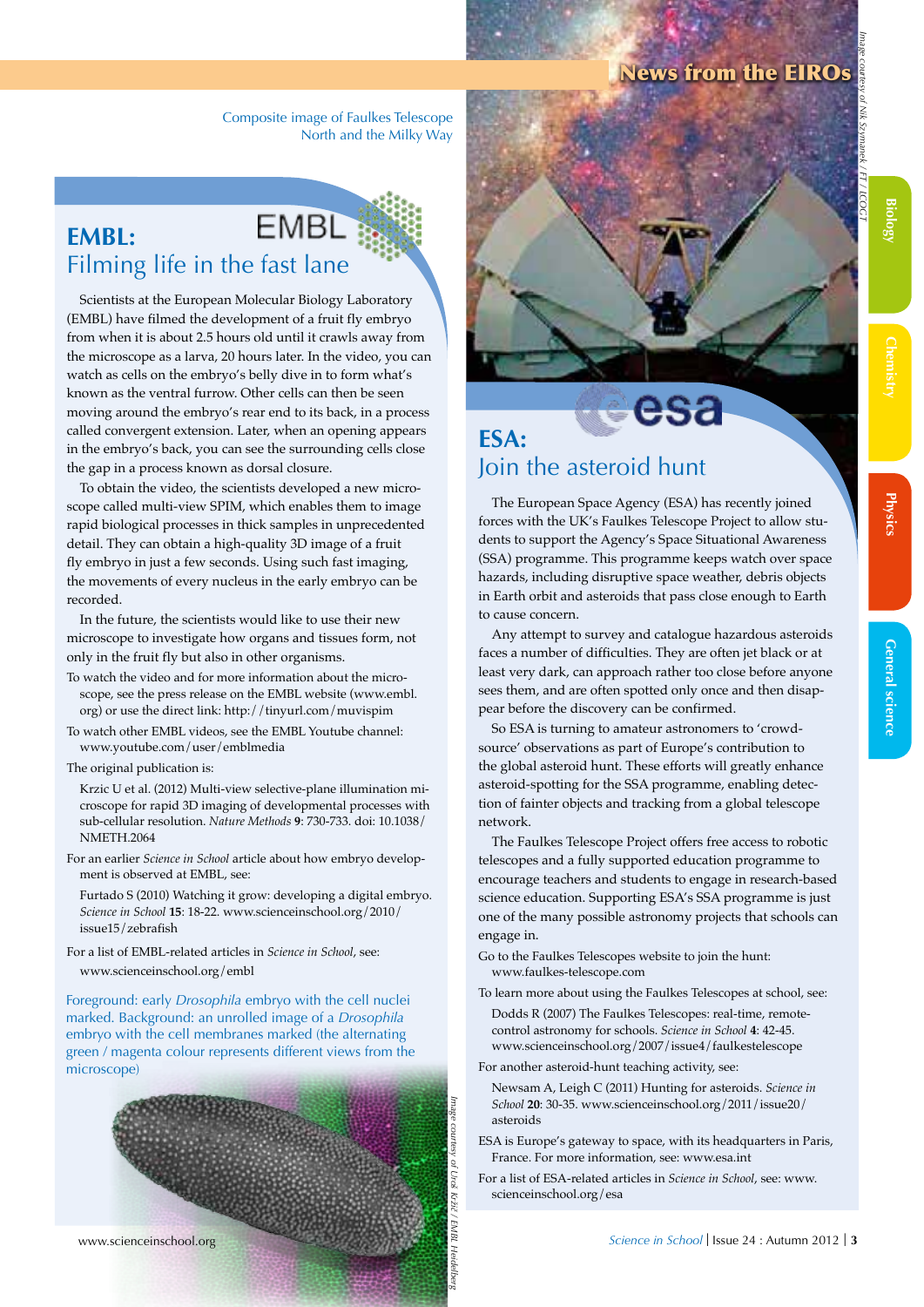#### **EIROforum**



EIROforum combines the resources, facilities and expertise of its member organisations to support European science in reaching its full potential. To learn more, see: www.eiroforum.org

For a list of EIROforum-related articles in *Science in School*, see: www.scienceinschool.org/eiroforum

To browse the other EIRO news articles, see: www.scienceinschool.org/eironews



# **ESO:**  World's biggest eye on the sky

The European Southern Observatory (ESO) is to build the largest optical / infrared telescope in the world. The ESO council approved the European Extremely Large Telescope (E-ELT) programme at its meeting in Summer 2012, pending confirmation of four *ad referendum* votes. The E-ELT will be a 39.3 m segmented-mirror telescope sited on Cerro Armazones in northern Chile, close to ESO's Paranal Observatory. Operations are planned to start early in the next decade, and the E-ELT will tackle some of the biggest scientific challenges of our time. "The E-ELT will keep ESO in a leading position for decades to come, and lead to an extraordinary harvest of exciting science," said ESO council president, Xavier Barcons.

- For more information, see the press release: www.eso.org/ public/news/eso1225
- ESO is by far the world's most productive ground-based astronomical observatory, with its headquarters in Garching near Munich, Germany, and its telescopes in Chile. For more information, see: www.eso.org
- For a list of ESO-related articles in *Science in School*, see: www.scienceinschool.org/eso

Artist's impression of E-ELT in its enclosure on Cerro Armazones, a 3060 m mountaintop in Chile's Atacama Desert



**ESRF:** When insects first became pollinators



Synchrotron tomography image of a specimen of *Gymnospollisthrips* minor covered with pollen grains (yellow). These grains are minuscule and exhibit adherent features so that insects can transport them

Insect pollination of plants is a relatively recent event in Earth's history – water and wind did the job before the little creepy-crawlies arrived. But once they did, a mutual evolutionary success story started: today, by far the majority of flowering plant species are pollinated by insects, which transport the pollen from male to female plant parts. But how did it all begin?

Flowering plants are a comparatively recent group, evolving from gymnosperms. These 'naked seed' plants have cones instead of flowers, and include today's conifers and *Ginkgo*. Although most gymnosperms used wind pollination, some already used insects as pollinators – well before the evolution of the first flower.

Two pieces of amber some 110 million years old from northern Spain revealed the oldest record of insect pollination, when scientists used X-rays at the European Synchrotron Radiation Facility (ESRF) to produce detailed images of two newly described species of tiny insects covered with pollen grains. *Gymnopollisthrips minor* and *Gymnopollisthrips maior* are thrips (Thysanoptera), minute insects that feed on a variety of plant and animal sources, including pollen. These particular thrips are thought to have fed on the pollen of *Cycadopites*, a now extinct genus of gymnosperm that related to cycads – the plants that look like a giant cross between palm and fern trees and make up the 'forests' in dinosaur films. To learn more, see the news item on the ESRF website

(www.esrf.eu), use the direct link (http://tinyurl.com/thrips), or read the research paper:

E Peñalver et al. (2012) Thrips pollination of Mesozoic gymnosperms. *Proceedings of the National Academy of Sciences of the United States of America* **109(22)**: 8623-8628. doi: 10.1073/ pnas.1120499109

Situated in Grenoble, France, ESRF operates the most powerful synchrotron radiation source in Europe. To learn more, see: www.esrf.eu

For a list of ESRF-related articles in *Science in School*, see: www.scienceinschool.org/esrf